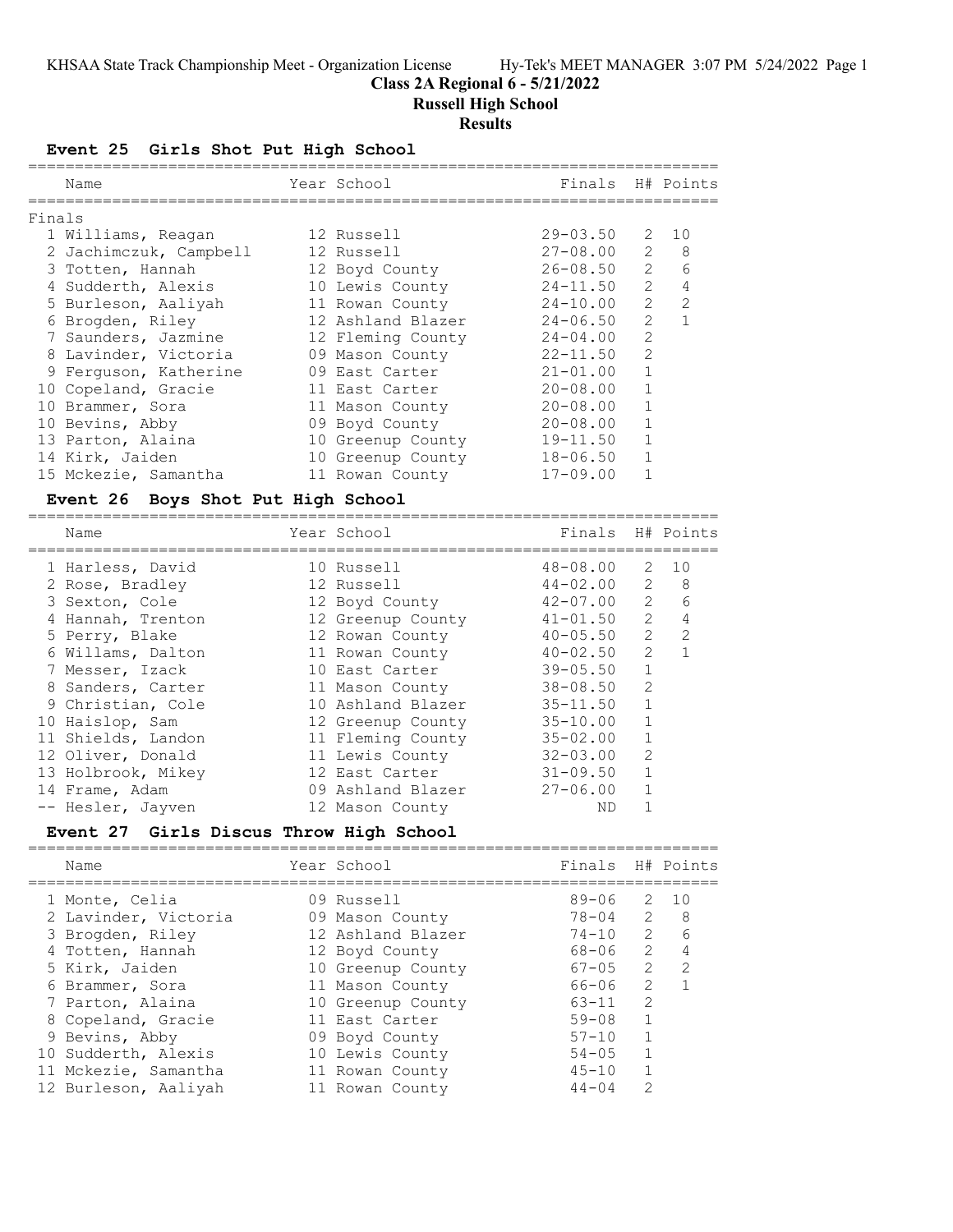#### **Class 2A Regional 6 - 5/21/2022**

**Russell High School**

#### **Results**

#### **....Event 27 Girls Discus Throw High School**

13 Ferguson, Katherine 19 East Carter 13-11 1

### **Event 28 Boys Discus Throw High School**

| Name                 | Year School       | Finals H# Points |                |               |
|----------------------|-------------------|------------------|----------------|---------------|
| 1 Hannah, Trenton    | 12 Greenup County | $146 - 07$       | 2              | 10            |
| 2 Harless, David     | 10 Russell        | $139 - 01$       | $\mathcal{L}$  | 8             |
| 3 Sexton, Cole       | 12 Boyd County    | $130 - 09$       | $\mathcal{L}$  | 6             |
| 4 Sanders, Carter    | 11 Mason County   | $112 - 08$       | $\mathcal{L}$  | 4             |
| 5 Cooper, Allen      | 09 East Carter    | $112 - 06$       | $\mathcal{L}$  | $\mathcal{D}$ |
| 6 Hesler, Jayven     | 12 Mason County   | $106 - 04$       | $\mathcal{L}$  |               |
| 7 Billips, Eric      | 12 Ashland Blazer | $104 - 03$       | $\mathcal{L}$  |               |
| 8 Perry, Blake       | 12 Rowan County   | $103 - 07$       | $\mathcal{L}$  |               |
| 9 Shavers, Noah      | 10 Boyd County    | $100 - 05$       |                |               |
| 10 Shields, Landon   | 11 Fleming County | $100 - 03$       | $\overline{2}$ |               |
| 11 Haislop, Sam      | 12 Greenup County | 99-09            |                |               |
| 12 Terry, Braxton    | 12 Rowan County   | $97 - 11$        | 2              |               |
| 13 Christian, Cole   | 10 Ashland Blazer | $92 - 02$        |                |               |
| 13 mcclelland, caden | 12 Russell        | $92 - 02$        |                |               |
| 15 Oliver, Donald    | 11 Lewis County   | $91 - 03$        |                |               |
| 16 Messer, Izack     | 10 East Carter    | $89 - 05$        |                |               |
|                      |                   |                  |                |               |

#### **Event 29 Girls Long Jump High School**

| Name                | Year School       | Finals H# Points |               |                |
|---------------------|-------------------|------------------|---------------|----------------|
| 1 Young, Lexi       | 08 Mason County   | $16 - 11.00$     |               | $2 \quad 10$   |
| 2 Pease, Kalynn     | 09 Fleming County | $16 - 08.50$     | $\mathcal{L}$ | 8              |
| 3 Howard, Madison   | 09 Mason County   | $15 - 02.50$     | $\mathcal{L}$ | 6              |
| 4 Pease, Erin       | 11 Fleming County | $15 - 02.25$     | $\mathcal{L}$ | $\overline{4}$ |
| 5 Allen, Bethany    | 09 Russell        | 14-09.50         | $\mathcal{L}$ | $\mathcal{L}$  |
| 6 Long, Ava         | 10 Russell        | $14 - 07.00$     |               |                |
| 7 Horsley, Brianna  | 12 Lewis County   | $14 - 06.75$     | $\mathcal{L}$ |                |
| 8 Brown, Riley      | 12 East Carter    | $13 - 10.75$     | $\mathcal{L}$ |                |
| 9 Haislop, Peighton | 10 Greenup County | $13 - 07.75$     | $\mathcal{L}$ |                |
| 10 Armstrong, Keely | 12 Lewis County   | $13 - 00.50$     | 1             |                |
| 11 Ray, Harmony     | 09 Boyd County    | $12 - 03.75$     |               |                |
| 12 Robbins, Sallie  | 10 Rowan County   | $11 - 09.75$     |               |                |
| 13 Crum, Whitley    | 11 Greenup County | $11 - 09.50$     |               |                |
| 14 Lucas, Amelia    | 10 Ashland Blazer | $10 - 01.00$     |               |                |

==========================================================================

#### **Event 30 Boys Long Jump High School**

======================================================================= Name The Year School Team Points Points ======================================================================= 1 Oborne, Dougie 12 Russell 19-11.50 10 2 Crews, Andre 10 Russell 19-10.00 8 3 Bellew, Braiden 11 East Carter 19-05.25 6 4 Thomas, Brock 11 Greenup County 19-01.00 4 5 Callender, William 12 Mason County 18-09.50 2 6 Gussler, Riley 10 Ashland Blazer 18-07.75 1 7 Thomas, Keshaun 10 Mason County 18-04.75 8 Hutchinson, David 12 East Carter 17-09.00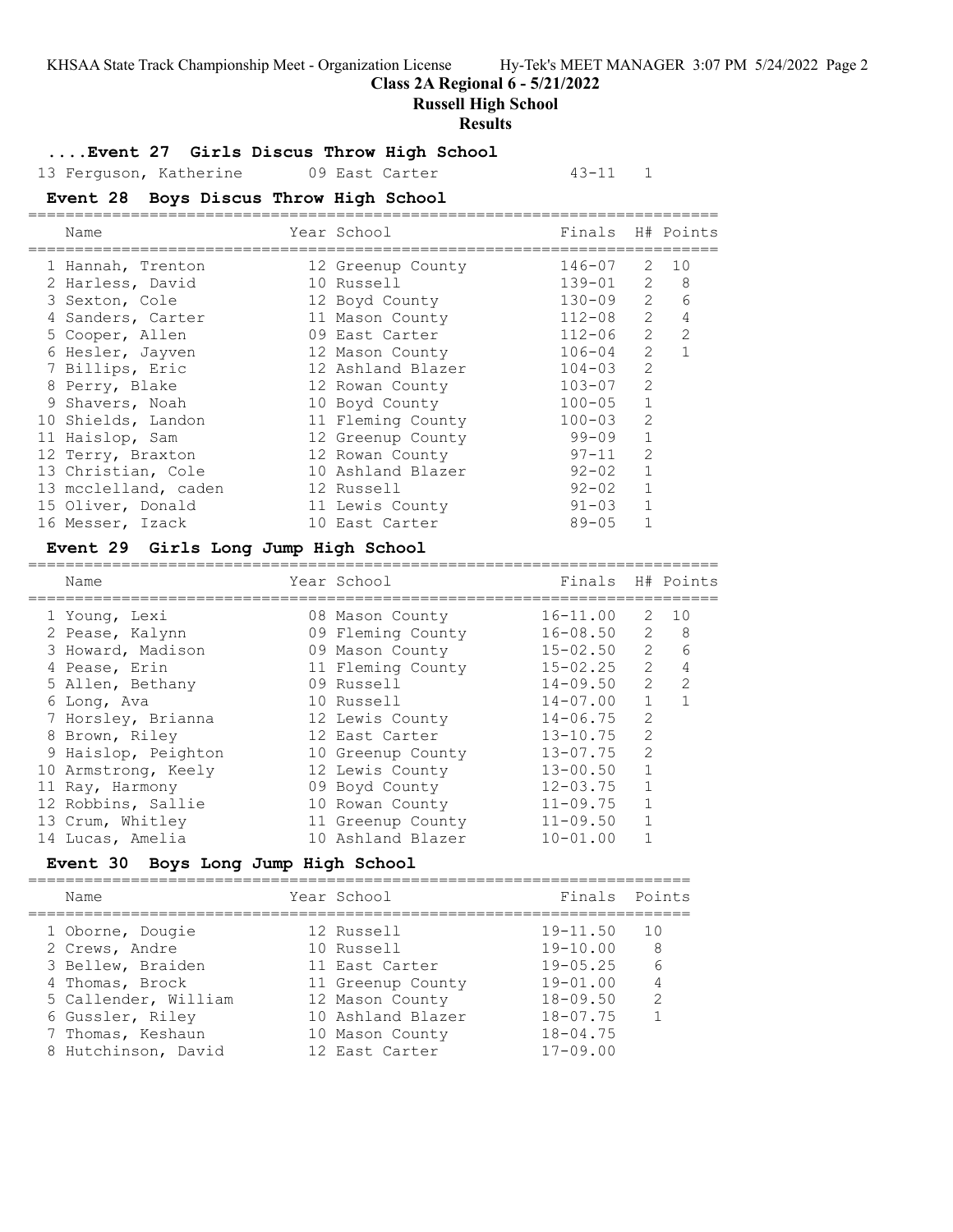# **Class 2A Regional 6 - 5/21/2022**

**Russell High School**

### **Results**

### **Event 31 Girls Triple Jump High School**

|  | Name                | Year School       | Finals Points |               |
|--|---------------------|-------------------|---------------|---------------|
|  | 1 Allen, Bethany    | 09 Russell        | $32 - 06.50$  | 10            |
|  | 2 Pease, Erin       | 11 Fleming County | $31 - 08.50$  | -8            |
|  | 3 Howard, Madison   | 09 Mason County   | $30 - 09.00$  | 6             |
|  | 4 Young, Brooklyn   | 09 Mason County   | $28 - 10.25$  |               |
|  | 5 Robbins, Sallie   | 10 Rowan County   | $28 - 07.50$  | $\mathcal{L}$ |
|  | 6 Greene, Emily     | 11 Rowan County   | $28 - 06.00$  |               |
|  | 7 Phillips, Olivia  | 08 Boyd County    | $27 - 04.50$  |               |
|  | 8 Haislop, Peighton | 10 Greenup County | $26 - 00.50$  |               |
|  | 9 Brown, Ryann      | 09 East Carter    | $25 - 08.50$  |               |
|  | 10 Duncil, Kylie    | 09 Russell        | $24 - 09.50$  |               |
|  |                     |                   |               |               |

### **Event 32 Boys Triple Jump High School**

| Name                |  | Finals Points                                                                                                                                                                                                                                 |                 |
|---------------------|--|-----------------------------------------------------------------------------------------------------------------------------------------------------------------------------------------------------------------------------------------------|-----------------|
| 1 Bell, Brady       |  | $39 - 08.00$                                                                                                                                                                                                                                  | 10              |
| 2 Thomas, Brock     |  | $39 - 01.50$                                                                                                                                                                                                                                  | - 8             |
| 3 Pinkley, Logan    |  | $38 - 07.50$                                                                                                                                                                                                                                  | $6\overline{6}$ |
| 4 Hutchinson, David |  | $38 - 01.75$                                                                                                                                                                                                                                  | $\overline{4}$  |
| 5 Hammond, Isaiah   |  | $38 - 00.00$                                                                                                                                                                                                                                  | $\mathcal{L}$   |
| 6 Billips, Eric     |  | $36 - 02.50$                                                                                                                                                                                                                                  |                 |
| 7 Thomas, Keshaun   |  | $35 - 00.00$                                                                                                                                                                                                                                  |                 |
| 8 Adkins, Eli       |  | $34 - 08.75$                                                                                                                                                                                                                                  |                 |
| 9 Thompson, Cole    |  | $31 - 01.75$                                                                                                                                                                                                                                  |                 |
| 10 Vietze, Ethan    |  | $30 - 10.50$                                                                                                                                                                                                                                  |                 |
| 11 Williams, Parker |  | $30 - 00.00$                                                                                                                                                                                                                                  |                 |
| -- Watson, Deshawn  |  | ΝD                                                                                                                                                                                                                                            |                 |
|                     |  | Year School<br>12 Russell<br>11 Greenup County<br>12 Fleming County<br>12 East Carter<br>10 Russell<br>12 Ashland Blazer<br>10 Mason County<br>10 Greenup County<br>12 Boyd County<br>10 Mason County<br>11 Ashland Blazer<br>10 Rowan County |                 |

### **Event 33 Girls High Jump High School**

| Name                | Year School       | Finals Points |               |
|---------------------|-------------------|---------------|---------------|
| 1 Young, Lexi       | 08 Mason County   | $5 - 00.00$   | 10            |
| 2 Allen, Bethany    | 09 Russell        | $4 - 10.00$   | 8             |
| 3 Brown, Riley      | 12 East Carter    | $4 - 08.00$   | 6             |
| 4 Chaffins, Sadie   | 09 Greenup County | $4 - 06.00$   |               |
| 5 Buttery, Jennifer | 10 Mason County   | $4 - 04.00$   | $\mathcal{L}$ |
| 6 Rice, Thea        | 10 Greenup County | $4 - 00.00$   |               |
| -- Holmes, Mayson   | 10 Boyd County    | ΝH            |               |
| -- McFall, Hollis   | 10 Russell        | NΗ            |               |

### **Event 34 Boys High Jump High School**

| Name               | Year School       | Finals Points |      |
|--------------------|-------------------|---------------|------|
| 1 Bozeman, Anthony | 12 Mason County   | $6 - 00.00$   | 1 O  |
| 2 Adkins, Eli      | 10 Greenup County | $5 - 10.00$   | - 8  |
| 3 Adkins, Asher    | 11 Ashland Blazer | $J5 - 08.00$  | 6    |
| 4 Kozee, Kanyon    | 12 East Carter    | $J5 - 08.00$  |      |
| 5 Thomas, Brock    | 11 Greenup County | $J5 - 06.00$  | 1.50 |
| 5 Arrasmith, Max   | 10 Mason County   | $J5 - 06.00$  | 1.50 |
| 7 Bell, Brady      | 12 Russell        | $J5 - 06.00$  |      |
| 8 Cross, Chris     | 09 Rowan County   | $J5 - 02.00$  |      |
|                    |                   |               |      |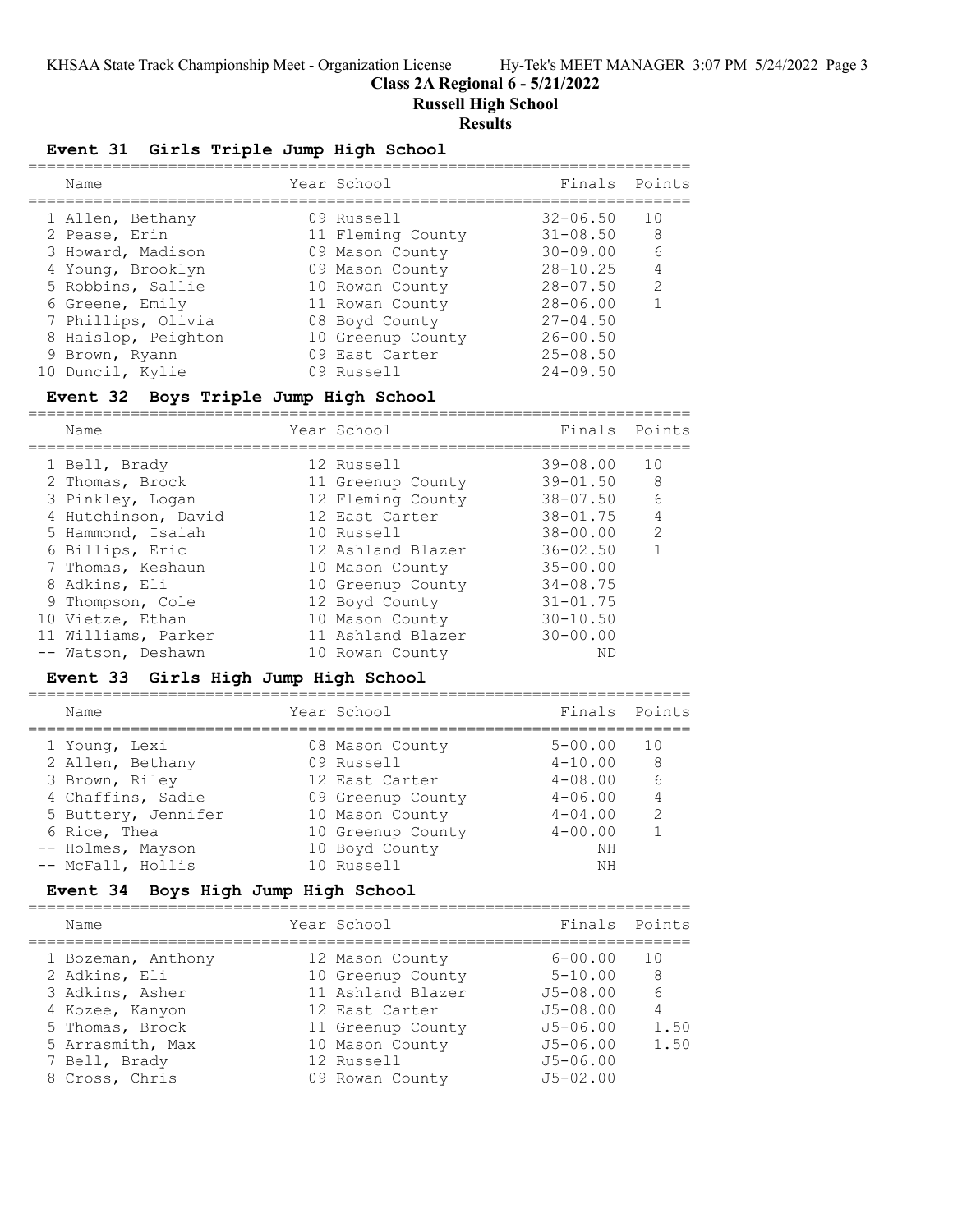**Class 2A Regional 6 - 5/21/2022**

**Russell High School**

#### **Results**

## **....Event 34 Boys High Jump High School**

| 9 Downs, Griffin   | 12 Russell        | J5-02.00 |
|--------------------|-------------------|----------|
| 10 Watson, Deshawn | 10 Rowan County   | J5-02.00 |
| -- Gussler, Riley  | 10 Ashland Blazer | ΝH       |

#### **Event 35 Girls Pole Vault High School**

=======================================================================

| Name              | Year School     | Finals       | Points        |
|-------------------|-----------------|--------------|---------------|
| 1 Thompson, Ava   | 09 Mason County | J9-06.00     | 10            |
| 2 Payne, Sarah    | 09 Mason County | $J9 - 06.00$ | 8             |
| 3 Wallace, Morgan | 12 Rowan County | $8 - 06.00$  |               |
| 4 Steel, Emma     | 11 Boyd County  | $8 - 00.00$  |               |
| 5 Miller, Sienna  | 09 Russell      | $J7 - 00.00$ | $\mathcal{L}$ |
| 6 Root, Eileen    | 09 Rowan County | $J7 - 00.00$ |               |
| 7 Townsend, Chloe | 09 Russell      | $6 - 06.00$  |               |
|                   |                 |              |               |

### **Event 36 Boys Pole Vault High School**

| Name                                                                                            | Year School                                                                            | Finals                                                                    | Points             |
|-------------------------------------------------------------------------------------------------|----------------------------------------------------------------------------------------|---------------------------------------------------------------------------|--------------------|
| 1 Barrett, A j<br>2 Gibson, Trevor<br>3 Leadingham, Cooper<br>4 Galloway, Keenan<br>5 Lowe, Tye | 11 Mason County<br>10 Rowan County<br>09 Russell<br>08 Mason County<br>09 Rowan County | $12 - 09.00$<br>$11 - 00.00$<br>$9 - 06.00$<br>$8 - 06.00$<br>$7 - 06.00$ | 1 N<br>8<br>Б<br>4 |

#### **Event 41 Mixed Shot Put Unified**

| Name                                | Year School                          | Finals |                                                         |
|-------------------------------------|--------------------------------------|--------|---------------------------------------------------------|
| 1 Lemaster, Hunter<br>2 Short, Lucy | M10 Rowan County<br>W12 Rowan County |        | 49-08.00 Williams, Dalton<br>33-04.00 Burleson, Aaliyah |

#### **Event 42 Mixed Long Jump Unified**

| Name                                                                                            | Year School                                                                                                                                                                                                                                          | Finals                                                                    |                                                                                 |  |
|-------------------------------------------------------------------------------------------------|------------------------------------------------------------------------------------------------------------------------------------------------------------------------------------------------------------------------------------------------------|---------------------------------------------------------------------------|---------------------------------------------------------------------------------|--|
| 1 Beamish, Anthony<br>2 Short, Lucy<br>3 Lemaster, Hunter                                       | M12 East Carter<br>M12 Rowan County<br>M10 Rowan County                                                                                                                                                                                              |                                                                           | 29-06.50 Bellew, Braiden<br>14-11.00 Robbins, Sallie<br>13-08.25 Whelan, Rachel |  |
| Women - High School - Team Rankings - 18 Events Scored                                          |                                                                                                                                                                                                                                                      |                                                                           |                                                                                 |  |
| 1) Mason County<br>3) Boyd County<br>Rowan County<br>5)<br>7) Greenup County<br>9) Lewis County | 193<br>69<br>64<br>25<br>6                                                                                                                                                                                                                           | 2) Russell<br>4) Fleming County<br>6) Ashland Blazer<br>8) East Carter    | 72<br>66<br>54<br>8                                                             |  |
| Men - High School - Team Rankings - 18 Events Scored                                            |                                                                                                                                                                                                                                                      |                                                                           |                                                                                 |  |
| 1) Russell<br>3) Greenup County<br>East Carter<br>.5)<br>Lewis County                           | 167 — 167 — 168 — 169 — 169 — 169 — 169 — 169 — 169 — 169 — 169 — 169 — 169 — 169 — 169 — 169 — 169 — 169 — 169 — 169 — 169 — 169 — 169 — 169 — 169 — 169 — 169 — 169 — 169 — 169 — 169 — 169 — 169 — 169 — 169 — 169 — 169 — 1<br>98.50<br>39<br>18 | 2) Mason County<br>4) Boyd County<br>6) Rowan County<br>8) Ashland Blazer | 106.50<br>70<br>29<br>14                                                        |  |